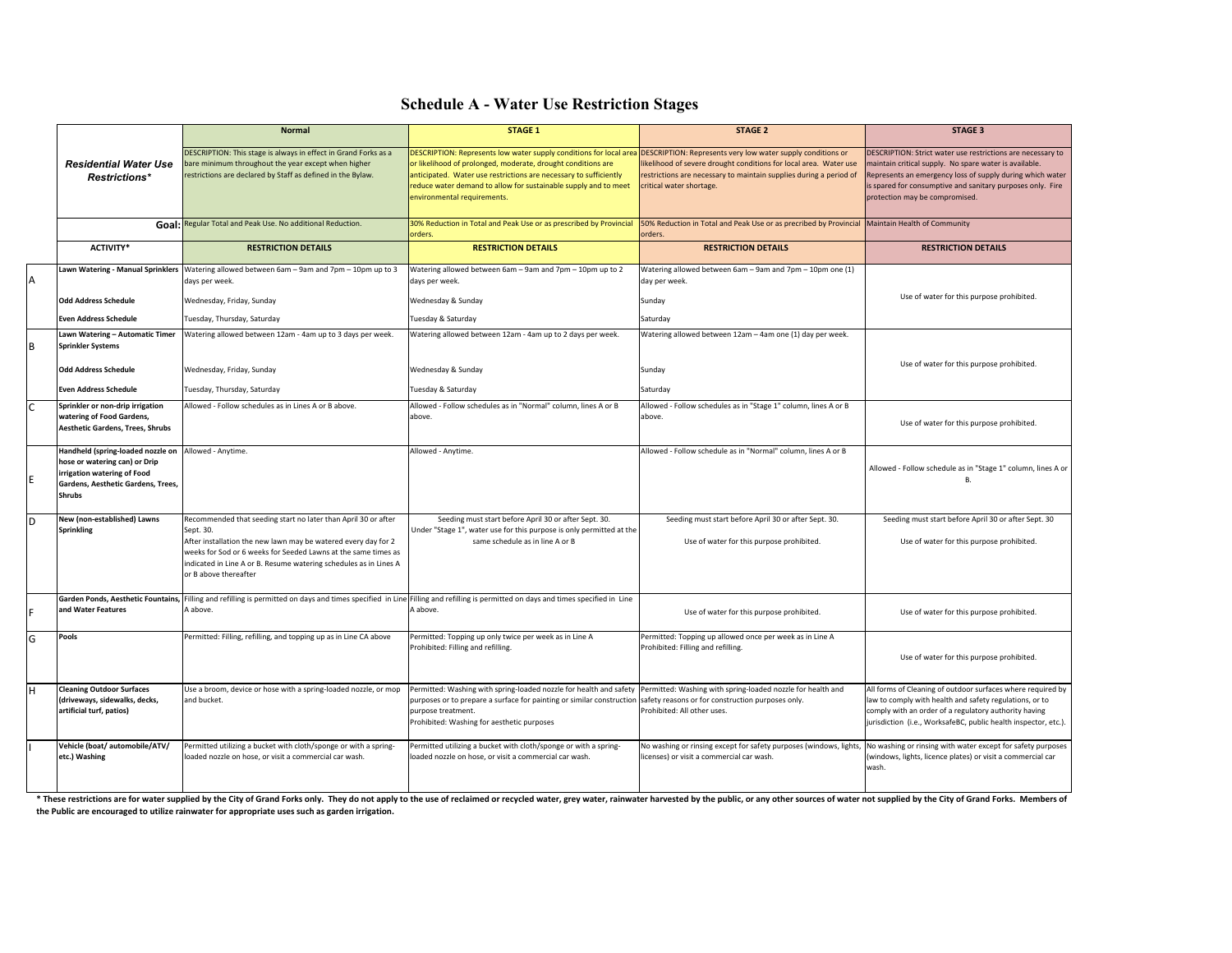|     |                                                                                                                                     | <b>Normal Regulations</b>                                                                                                                                                                                                                                                                                     | <b>STAGE 1</b>                                                                                                                                                                                                                                                                                                                                                        | <b>STAGE 2</b>                                                                                                                                                                                                     | <b>STAGE 3</b>                                                                                                                                                                                                                                                                     |
|-----|-------------------------------------------------------------------------------------------------------------------------------------|---------------------------------------------------------------------------------------------------------------------------------------------------------------------------------------------------------------------------------------------------------------------------------------------------------------|-----------------------------------------------------------------------------------------------------------------------------------------------------------------------------------------------------------------------------------------------------------------------------------------------------------------------------------------------------------------------|--------------------------------------------------------------------------------------------------------------------------------------------------------------------------------------------------------------------|------------------------------------------------------------------------------------------------------------------------------------------------------------------------------------------------------------------------------------------------------------------------------------|
|     | <b>Commercial Water Use</b><br><b>Restrictions**</b>                                                                                | DESCRIPTION: This stage is always in effect in Grand Forks as a<br>are minimum throughout the year except when higher<br>restrictions are declared by Staff as defined in the Bylaw.                                                                                                                          | DESCRIPTION: Represents low water supply conditions for local area DESCRIPTION: Represents very low water supply conditions or<br>or likelihood of prolonged, moderate, drought conditions are<br>anticipated. Water use restrictions are necessary to sufficiently<br>reduce water demand to allow for sustainable supply and to meet<br>environmental requirements. | ikelihood of severe drought conditions for local area. Water use<br>restrictions are necessary to maintain supplies during a period of<br>critical water shortage.                                                 | DESCRIPTION: Strict water use restrictions are necessary to<br>maintain critical supply. No spare water is available.<br>Represents an emergency loss of supply during which water<br>is spared for consumptive and sanitary purposes only. Fire<br>protection may be compromised. |
|     |                                                                                                                                     | Goal: Regular Total and Peak Use. No additional Reduction.                                                                                                                                                                                                                                                    | 30% Reduction in Total and Peak Use or as prescribed by Provincial<br>orders.                                                                                                                                                                                                                                                                                         | 50% Reduction in Total and Peak Use or as precribed by Provincial Maintain Health of Community<br>orders.                                                                                                          |                                                                                                                                                                                                                                                                                    |
|     | <b>ACTIVITY*</b>                                                                                                                    | <b>RESTRICTION DETAILS</b>                                                                                                                                                                                                                                                                                    | <b>RESTRICTION DETAILS</b>                                                                                                                                                                                                                                                                                                                                            | <b>RESTRICTION DETAILS</b>                                                                                                                                                                                         | <b>RESTRICTION DETAILS</b>                                                                                                                                                                                                                                                         |
| CA  | <b>Lawn and Plants for sale</b><br>- Manual Sprinkling                                                                              | Watering allowed between 6am - 9am and 7pm - 10pm up to 3<br>days per week.                                                                                                                                                                                                                                   | Watering allowed between 6am - 9am and 7pm - 10pm up to 2<br>days per week.                                                                                                                                                                                                                                                                                           | Watering allowed between 6am - 9am and 7pm - 10pm one (1)<br>day per week.                                                                                                                                         |                                                                                                                                                                                                                                                                                    |
|     | <b>Odd Address Schedule</b>                                                                                                         | Wednesday, Friday, Sunday                                                                                                                                                                                                                                                                                     | Wednesday & Sunday                                                                                                                                                                                                                                                                                                                                                    | Sunday                                                                                                                                                                                                             | Use of water for this purpose prohibited.                                                                                                                                                                                                                                          |
|     | <b>Even Address Schedule</b>                                                                                                        | Tuesday, Thursday, Saturday                                                                                                                                                                                                                                                                                   | Tuesday & Saturday                                                                                                                                                                                                                                                                                                                                                    | Saturday                                                                                                                                                                                                           |                                                                                                                                                                                                                                                                                    |
| СВ  | <b>Lawn and Plants for sale</b><br>- Automatic Timer Sprinkler<br>Systems                                                           | Watering allowed between 6am - 9am and 7pm - 10pm up to 3<br>days per week.                                                                                                                                                                                                                                   | Watering allowed between 6am - 9am and 7pm - 10pam up to 2<br>days per week.                                                                                                                                                                                                                                                                                          | Watering allowed between 6am - 9am and 7pm - 10pm one (1)<br>time per week.                                                                                                                                        |                                                                                                                                                                                                                                                                                    |
|     | <b>Odd Address Schedule</b>                                                                                                         | Wednesday, Friday, Sunday                                                                                                                                                                                                                                                                                     | Wednesday & Sunday                                                                                                                                                                                                                                                                                                                                                    | Sunday                                                                                                                                                                                                             | Use of water for this purpose prohibited.                                                                                                                                                                                                                                          |
|     | Even Address Schedule                                                                                                               | Tuesday, Thursday, Saturday                                                                                                                                                                                                                                                                                   | Tuesday & Saturday                                                                                                                                                                                                                                                                                                                                                    | Saturday                                                                                                                                                                                                           |                                                                                                                                                                                                                                                                                    |
| СC  | <b>Lawn and Plants for sale</b><br>Handheld (spring-loaded nozzle<br>on hose or watering can) or Drip<br><b>Irrigation watering</b> | Anytime                                                                                                                                                                                                                                                                                                       | land watering of potted plants can be done any day between 6am<br>10am & 5pm-10pm. In-ground plant watering is allowed up to 3<br>days per week as per "Normal Regulations" Manual Sprinkling<br>restrictions (Line CA).                                                                                                                                              | Hand watering of potted plants can be done any day between 6am<br>10am & 5pm-10pm. In- ground plant watering is allowed up to 2<br>days per week as per "Stage 1" Manual Sprinkling restrictions (Line<br>CA).     | Hand watering of potted plants can be done three days per<br>week between 6am-10am & 5pm-10pm. In- ground plant<br>watering is allowed up to 1 day per week as per "Stage 2"<br>Manual Sprinkling restrictions (Line CA).                                                          |
| CD  | New (non-established) Lawns<br><b>Sprinkling</b>                                                                                    | Recommended that seeding start no later than April 30 or after<br>Sept. 30.<br>After installation the new lawn may be watered every day for 2<br>weeks for Sod or 6 weeks for Seeded Lawns at the same times as<br>indicated in Line A or B. Resume watering schedules as in Lines A<br>or B above thereafter | Seeding must start before April 30 or after Sept. 30.<br>Under "Stage 1", water use for this purpose is only permitted at the<br>same schedule as in line A or B                                                                                                                                                                                                      | Seeding must start before April 30 or after Sept. 30.<br>Use of water for this purpose prohibited.                                                                                                                 | Seeding must start before April 30 or after Sept. 30<br>Use of water for this purpose prohibited.                                                                                                                                                                                  |
| СE  | <b>Aesthetic Gardens</b>                                                                                                            | Follow Schedules as in Lines CA-CC above depending on watering<br>method.                                                                                                                                                                                                                                     | Follow Schedules as in Lines CA-CC above depending on watering<br>nethod.                                                                                                                                                                                                                                                                                             | Follow Schedules as in Lines CA-CC above depending on watering<br>method.                                                                                                                                          | Use of water for this purpose prohibited.                                                                                                                                                                                                                                          |
| CF  | and Water Features                                                                                                                  | Garden Ponds, Aesthetic Fountains, Permitted: Filling and refilling is permitted on days as prescribed<br>in Line CA above.                                                                                                                                                                                   | Permitted: Filling and refilling is permitted on days as prescribed in<br>Line CA above.                                                                                                                                                                                                                                                                              | Use of water for this purpose prohibited.                                                                                                                                                                          | Use of water for this purpose prohibited.                                                                                                                                                                                                                                          |
| CG  | Pools                                                                                                                               | Permitted: Filling, refilling, and topping up as in Line CA above                                                                                                                                                                                                                                             | ermitted: Topping up only twice per week as in Line CA<br>Prohibited: Filling and refilling.                                                                                                                                                                                                                                                                          | Permitted: Topping up allowed once per week as in Line CA<br>Prohibited: Filling and refilling.                                                                                                                    | Use of water for this purpose prohibited.                                                                                                                                                                                                                                          |
| CН  | <b>Cleaning Outdoor Surfaces</b><br>(driveways, sidewalks, decks,<br>artificial turf, patios)                                       | Permitted: Washing with a broom, device or hose with a spring-<br>loaded nozzle, or mop and bucket.                                                                                                                                                                                                           | Permitted: Washing with spring-loaded nozzle for health and safety<br>purposes or for construction purpose.<br>Prohibited: Washing for aesthetic purposes                                                                                                                                                                                                             | Permitted: Washing with spring-loaded nozzle for health and<br>safety reasons or for construction purposes only.<br>Prohibited: All other uses.                                                                    | All forms of Cleaning of outdoor surfaces where required by<br>law to comply with health and safety regulations, or to<br>comply with an order of a regulatory authority having<br>jurisdiction (i.e., WorksafeBC, public health inspector, etc.).                                 |
| CI. | Vehicle (boat/ automobile/ATV/<br>etc.) Washing                                                                                     | Permitted: Wand wash or washing with a spring-loaded nozzle.<br>Commercial car washes may operate.                                                                                                                                                                                                            | Permitted: Wand wash or washing with spring-loaded nozzle.<br>Commercial car washes may continue to operate with posted<br>signage encouraging conservation.                                                                                                                                                                                                          | Permitted: Wand wash or washing with a spring-loaded nozzle is<br>permitted for health and safety purposes only.<br>Commercial car washes may continue to operate with posted<br>signage encouraging conservation. | No washing or rinsing of vehicles and pleasure crafts, except<br>spot cleaning with sponge and bucket for health and safety<br>reasons (windows, lights, licence plates).<br>Commercial car washes may continue to operate with<br>posted signage encouraging conservation.        |
| CJ  | Artificial turf and outdoor tracks<br>(i.e. Bicycle, motorcycle, and<br>running tracks)                                             | Permitted: For Health and Safety only - Cleaning, with a spring<br>loaded nozzle on a hose.<br>Prohibited: All other uses.                                                                                                                                                                                    | Permitted: For Health and Safety only - Cleaning, with a spring<br>loaded nozzle on a hose.<br>Prohibited: All other uses.                                                                                                                                                                                                                                            | Permitted: For Health and Safety only - Cleaning, with a spring<br>loaded nozzle on a hose.<br>Prohibited: All other uses.                                                                                         | All forms of Cleaning of outdoor surfaces where required by<br>law to comply with health and safety regulations, or to<br>comply with an order of a regulatory authority having<br>jurisdiction (i.e., WorksafeBC, public health inspector, etc.).                                 |

\* These restrictions are for water supplied by the City of Grand Forks only. They do not apply to the use of reclaimed or recycled water, grey water, rainwater harvested by the public, or any other sources of water not sup

utilize rainwater for appropriate uses such as garden irrigation.<br>\*\* These restrictions apply to all businesses supplied by the City of Grand Forks. Any activity relating to irrigation, including the watering of plants for